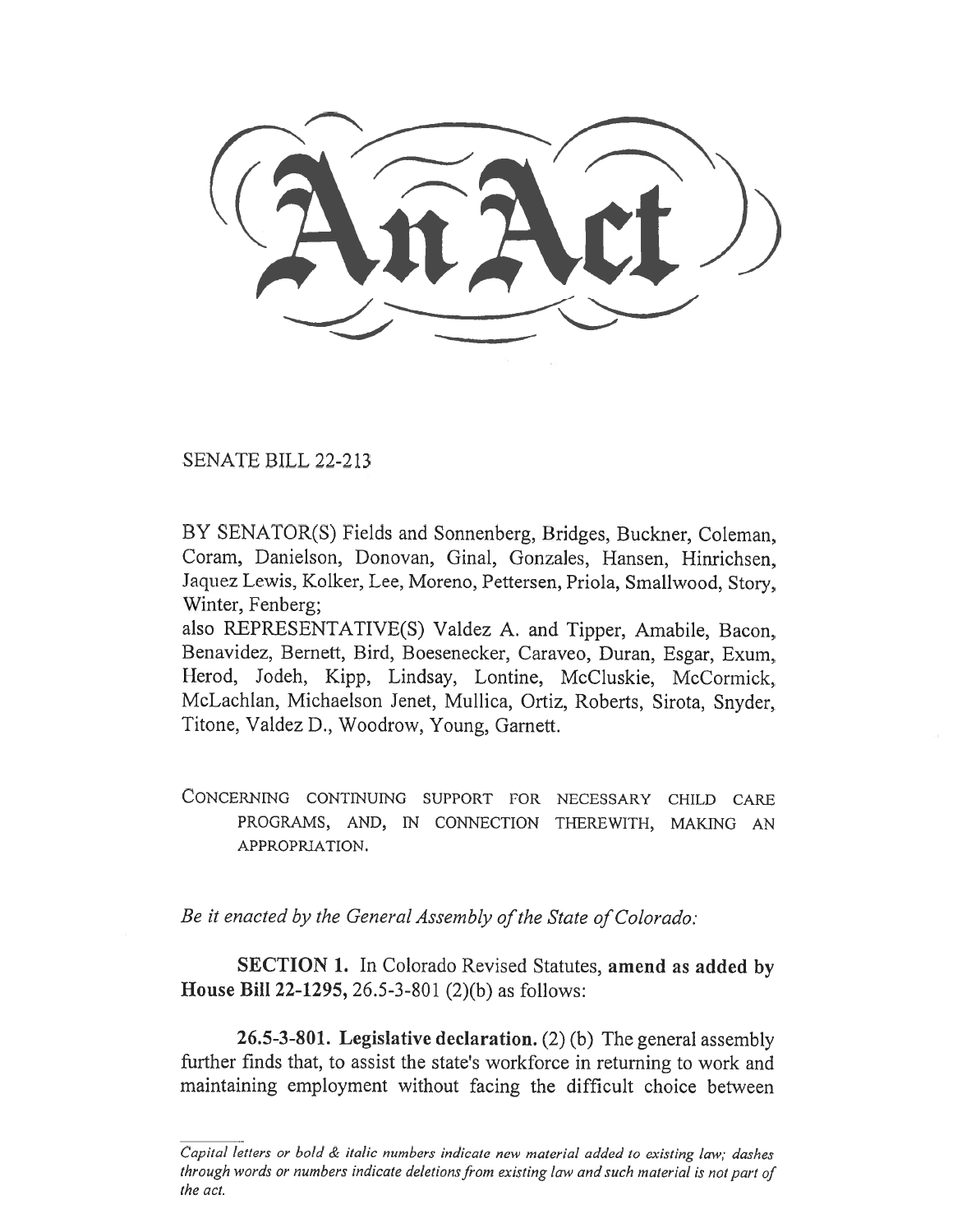working and accessing quality child care, it is critical that the state allocate and quickly distribute funding to existing and new child care providers throughout the state AND THAT SUCH ACTIONS CONSTITUTE CRITICAL GOVERNMENT SERVICES.

SECTION 2. In Colorado Revised Statutes, 26.5-3-802, as added by House Bill 22-1295, add (6) as follows:

26.5-3-802. Child care sustainability grant program - created timeline and criteria - grant awards - funding - definitions. (6) FOR THE 2022-23 STATE FISCAL YEAR, THE GENERAL ASSEMBLY SHALL APPROPRIATE TO THE DEPARTMENT FIFTY MILLION DOLLARS FROM FEDERAL FUNDS FOR CHILD CARE DEVELOPMENT FUNDS FOR THE PURPOSES OF IMPLEMENTING THE GRANT PROGRAM. THE MONEY APPROPRIATED IN THIS SUBSECTION (6) IS NOT SUBJECT TO THE REQUIREMENTS OF THE "PROCUREMENT CODE", ARTICLES 101 TO 112 OF TITLE 24. ANY MONEY APPROPRIATED PURSUANT TO THIS SUBSECTION (6) REMAINS AVAILABLE FOR EXPENDITURE UNTIL THE CLOSE OF THE 2023-24 STATE FISCAL YEAR.

SECTION 3. In Colorado Revised Statutes, amend as added by House Bill 22-1295, 26.5-3-803 (3) and (4)(c)(II); and add (1)(h.5) and (6) as follows:

26.5-3-803. Emerging and expanding child care grant program - created - timeline and criteria - grant awards - funding - definitions - repeal. (1) As used in this section, unless the context otherwise requires:

(h.5) "GRANT RECIPIENT" MEANS AN ELIGIBLE ENTITY THAT RECEIVES A GRANT THROUGH THE GRANT PROGRAM.

(3) (a) The department shall create a process for soliciting, vetting, awarding, and monitoring grants through statewide early childhood councils.

(b) To THE EXTENT PRACTICABLE, EARLY CHILDHOOD COUNCILS MAY RECEIVE UP TO TWENTY-FIVE PERCENT OF FUNDING IN ADVANCE IN ORDER TO EFFECTIVELY ADMINISTER GRANT FUNDS AND MAINTAIN BUSINESS OPERATIONS. THE DEPARTMENT SHALL OFFER TECHNICAL ASSISTANCE TO APPLICANTS WITH THEIR APPLICATIONS AND GRANT RECIPIENTS WITH IMPLEMENTATION OF THEIR AWARDS. THE TECHNICAL ASSISTANCE MAY BE

PAGE 2-SENATE BILL 22-213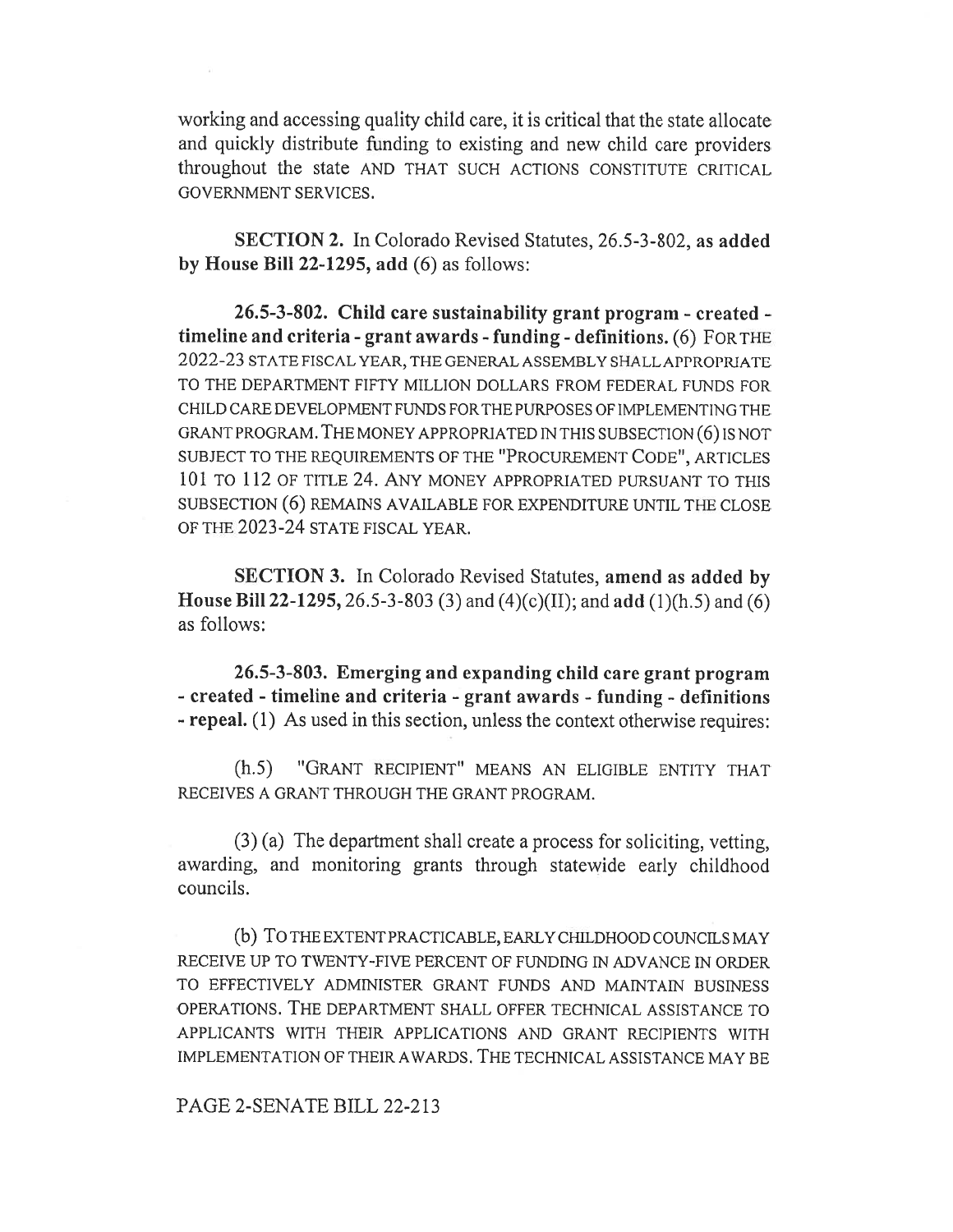OFFERED TO ALL ELIGIBLE ENTITIES, AS DEFINED IN SUBSECTION (1) OF THIS SECTION, AND FAMILY, FRIEND, AND NEIGHBOR PROVIDERS, AS DEFINED IN SECTION 26.5-3-808. THE DEPARTMENT MAY ALSO PROVIDE A GRANT RECIPIENT WITH A SEPARATE GRANT FOR TECHNICAL ASSISTANCE TO IMPLEMENT THE GOALS OF THE RECIPIENT'S GRANT.

(4) (c) In determining grant awards, the department shall consider eligible entities located in a child care desert. The department shall also consider eligible entities that have or are actively pursuing:

(II) A commitment to engaging in quality improvement activities through the Colorado shines system, established in section 26.5-5-101; within eighteen months of receipt of their grant award;

(6) (a) FOR THE 2022-23 STATE FISCAL YEAR, THE GENERAL ASSEMBLY SHALL APPROPRIATE SIXTEEN MILLION DOLLARS FROM THE ECONOMIC RECOVERY AND RELIEF CASH FUND CREATED IN SECTION 24-75-228 TO THE DEPARTMENT FOR THE PURPOSES OF IMPLEMENTING THE GRANT PROGRAM. OF THIS AMOUNT, UP TO TWO MILLION TWO HUNDRED THOUSAND DOLLARS SHALL BE MADE AVAILABLE TO EARLY CHILDHOOD COUNCILS, AS DEFINED IN SECTION 26.5-2-202, IN SUPPORT OF THE GRANT PROGRAM. THE DEPARTMENT MAY REIMBURSE AN EARLY CHILDHOOD COUNCIL UP TO TEN PERCENT OF THE GRANT AMOUNT FOR ALLOWABLE ADMINISTRATIVE COSTS OF THE GRANT PROGRAM.

(b) MONEY SPENT PURSUANT TO THIS SUBSECTION (6) MUST CONFORM WITH THE ALLOWABLE PURPOSES SET FORTH IN THE FEDERAL "AMERICAN RESCUE PLAN ACT OF 2021", PUB.L. 117-2, AS AMENDED. THE DEPARTMENT SHALL EITHER SPEND OR OBLIGATE SUCH APPROPRIATION PRIOR TO DECEMBER 30, 2024, AND EXPEND THE APPROPRIATION ON OR BEFORE DECEMBER 31, 2026.

(c) THE DEPARTMENT SHALL COMPLY WITH THE COMPLIANCE, REPORTING, RECORD-KEEPING, AND PROGRAM EVALUATION REQUIREMENTS ESTABLISHED BY THE OFFICE OF STATE PLANNING AND BUDGETING AND THE STATE CONTROLLER IN ACCORDANCE WITH SECTION 24-75-226 (5).

(d) THIS SUBSECTION (6) IS REPEALED, EFFECTIVE SEPTEMBER 1, 2027.

## PAGE 3-SENATE BILL 22-213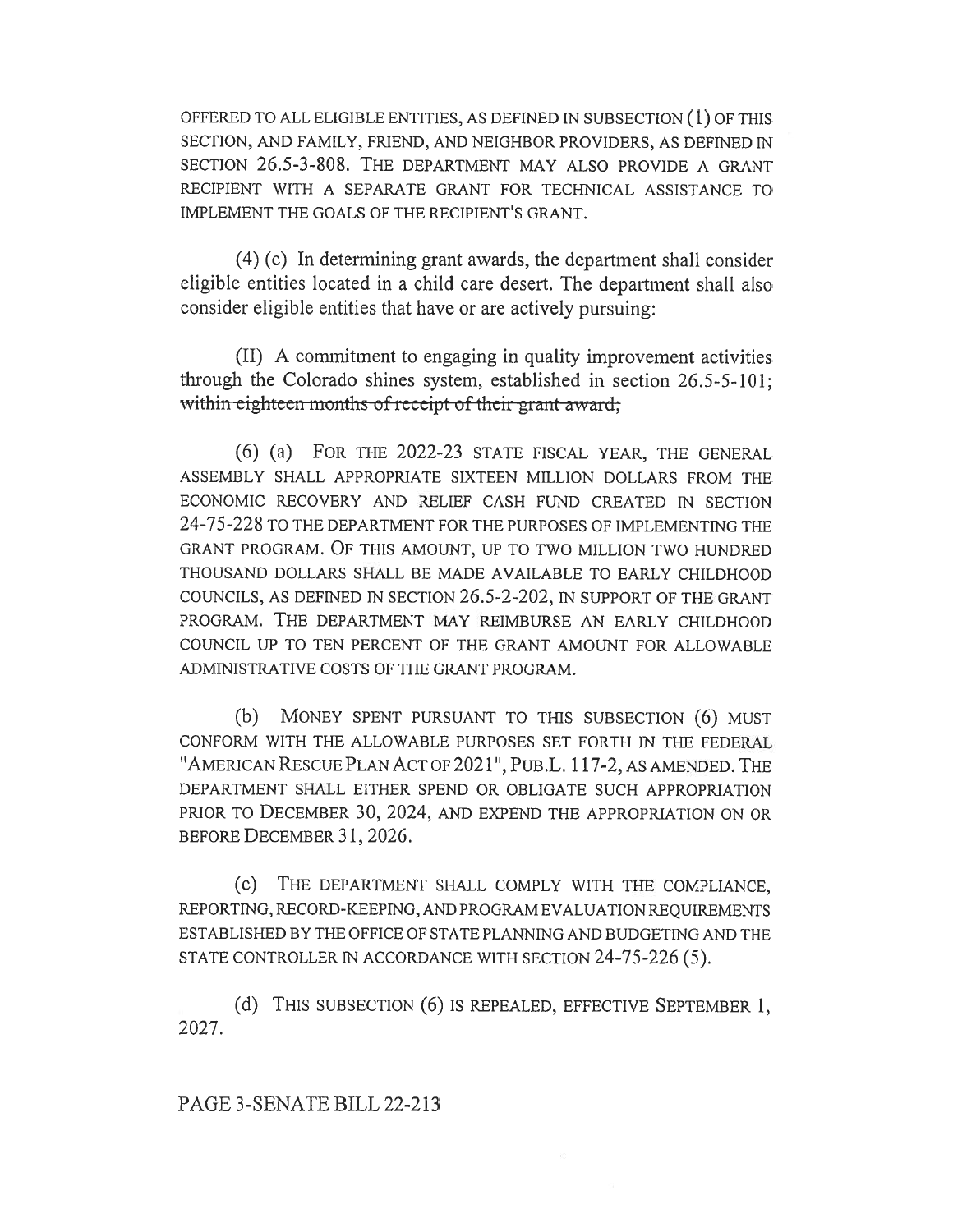SECTION 4. In Colorado Revised Statutes, amend as added by House Bill 22-1295, 26.5-3-804 (3) introductory portion, (8) introductory portion, and (9); and add (8.5) as follows:

26.5-3-804. Employer-based child care facility grant program created - timeline and criteria - eligibility - grant awards - reports funding - definitions - repeal. (3) The department shall solicit and review grant applications from eligible entities beginning on or before June 30, 2021, AND EVERY JUNE 30 THEREAFTER THROUGH JUNE 30, 2024, and begin to award grants no later than September 1, 2021, AND EVERY SEPTEMBER 1 THEREAFTER THROUGH SEPTEMBER 1, 2024. Each application must include, at a minimum:

(8) On or before January 30, 2023, and on or before January 30, 2024 2025, the department shall report progress on the grant program as part of its "State Measurement for Accountable, Responsive, and Transparent (SMART) Government Act" hearing required by section 2-7-203. At a minimum, the report must include:

(8.5) (a) FOR THE 2022-23 STATE FISCAL YEAR, THE GENERAL ASSEMBLY SHALL APPROPRIATE TEN MILLION DOLLARS FROM THE ECONOMIC RECOVERY AND RELIEF CASH FUND CREATED IN SECTION 24-75-228 TO THE DEPARTMENT FOR THE PURPOSES OF IMPLEMENTING THIS SECTION.

(b) MONEY SPENT PURSUANT TO THIS SUBSECTION (8.5) MUST CONFORM WITH THE ALLOWABLE PURPOSES SET FORTH IN THE FEDERAL "AMERICAN RESCUE PLAN ACT OF 2021", PUB .L. 117-2, AS AMENDED. THE DEPARTMENT SHALL EITHER SPEND OR OBLIGATE SUCH APPROPRIATION PRIOR TO DECEMBER 30, 2024, AND EXPEND THE APPROPRIATION ON OR BEFORE DECEMBER 31, 2026.

(c) THE DEPARTMENT SHALL COMPLY WITH THE COMPLIANCE, REPORTING, RECORD-KEEPING, AND PROGRAM EVALUATION REQUIREMENTS ESTABLISHED BY THE OFFICE OF STATE PLANNING AND BUDGETING AND THE STATE CONTROLLER IN ACCORDANCE WITH SECTION 24-75-226 (5).

(d) THIS SUBSECTION (8.5) IS REPEALED, EFFECTIVE SEPTEMBER 1, 2027.

(9) This section is repealed, effective  $J_{\text{uly}}$  1, 2024 SEPTEMBER 1,

PAGE 4-SENATE BILL 22-213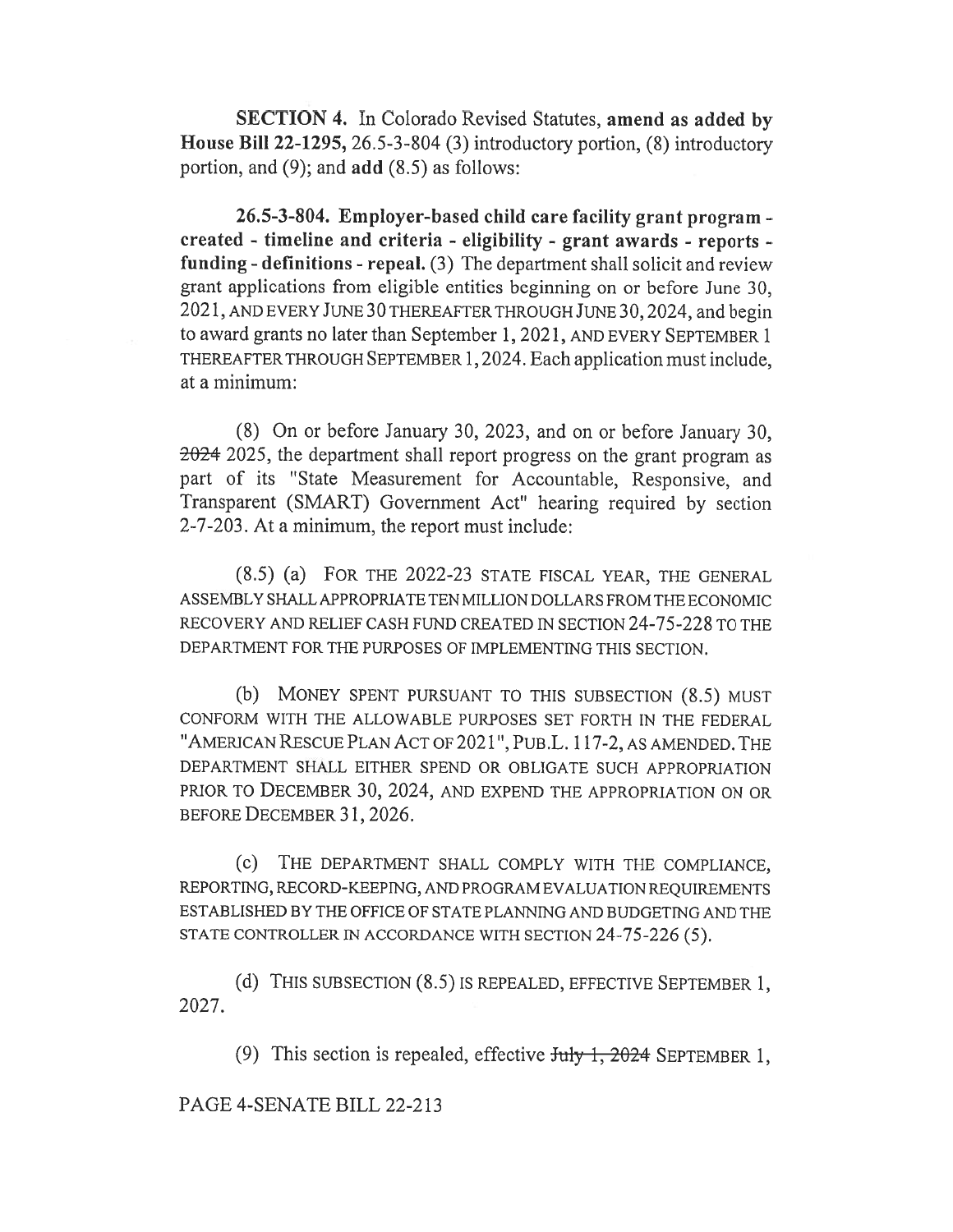2027.

SECTION 5. In Colorado Revised Statutes, 26.5-3-805, as added by House Bill 22-1295, add (7) as follows:

26.5-3-805. Early care and education recruitment and retention grant and scholarship program - created - criteria and eligibility grant and scholarship awards - reports - funding - rules - definitions repeal. (7) (a) FOR THE 2022-23 STATE FISCAL YEAR, THE GENERAL ASSEMBLY SHALL APPROPRIATE FIFTEEN MILLION DOLLARS FROM THE ECONOMIC RECOVERY AND RELIEF CASH FUND CREATED IN SECTION 24-75-228 TO THE DEPARTMENT FOR THE PURPOSES OF IMPLEMENTING THE PROGRAM. THE MONEY APPROPRIATED PURSUANT TO THIS SUBSECTION (7) IS NOT SUBJECT TO THE REQUIREMENTS OF THE"PROCUREMENT CODE", ARTICLES 101 THROUGH 112 OF TITLE 24. FIVE MILLION DOLLARS MUST BE DEDICATED FOR HOME VISITING WORKFORCE, EARLY CHILDHOOD MENTAL HEALTH CONSULTANTS, AND EARLY INTERVENTION PROVIDERS.

(b) MONEY SPENT PURSUANT TO THIS SUBSECTION (7) MUST CONFORM WITH THE ALLOWABLE PURPOSES SET FORTH IN THE FEDERAL "AMERICAN RESCUE PLAN ACT OF 2021", PuB.L. 117-2, AS AMENDED. THE DEPARTMENT SHALL EITHER SPEND OR OBLIGATE SUCH APPROPRIATION PRIOR TO DECEMBER 30, 2024, AND EXPEND THE APPROPRIATION ON OR BEFORE DECEMBER 31, 2026.

(c) THE DEPARTMENT SHALL COMPLY WITH THE COMPLIANCE, REPORTING, RECORD-KEEPING, AND PROGRAM EVALUATION REQUIREMENTS ESTABLISHED BY THE OFFICE OF STATE PLANNING AND BUDGETING AND THE STATE CONTROLLER IN ACCORDANCE WITH SECTION 24-75-226 (5).

(d) THIS SUBSECTION (7) IS REPEALED, EFFECTIVE SEPTEMBER 1, 2027.

SECTION 6. In Colorado Revised Statutes, as article 3 is added by House Bill 22-1295, add 26.5-3-808 as follows:

26.5-3-808. Family, friend, and neighbor support programs advisory group - training and support program - funding - definitions - repeal. (1) AS USED IN THIS SECTION, UNLESS THE CONTEXT OTHERWISE REQUIRES:

## PAGE 5-SENATE BILL 22-213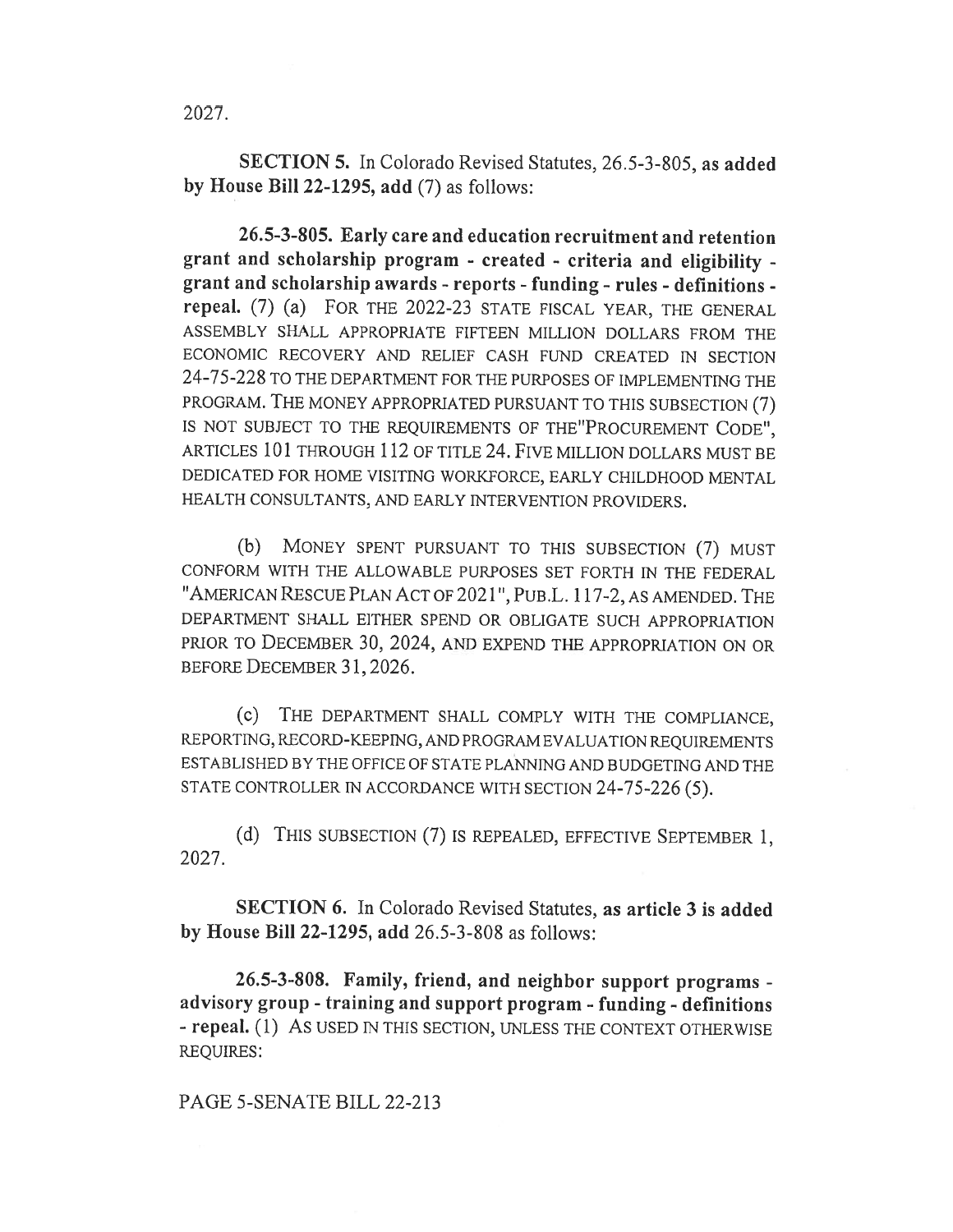(a) "ADVISORY GROUP" MEANS THE FAMILY, FRIEND, AND NEIGHBOR ADVISORY GROUP CREATED IN SUBSECTION (2) OF THIS SECTION.

(b) "ELIGIBLE ENTITY" MEANS A FAMILY, FRIEND, AND NEIGHBOR PROVIDER THAT IS ACTIVELY PROVIDING INFORMAL, LICENSE-EXEMPT CHILD CARE.

(c) "FAMILY, FRIEND, AND NEIGHBOR" OR "FFN" MEANS LICENSE-EXEMPT, INFORMAL CHILD CARE PROVIDED BY FAMILY, FRIENDS, OR NEIGHBORS IN AN IN-HOME SETTING ON A REGULAR BASIS PURSUANT TO THE REQUIREMENTS OF 26.5-5-304 (1)(f).

(d) "TRAINING AND SUPPORT PROGRAM" MEANS THE FAMILY, FRIEND, AND NEIGHBOR TRAINING AND SUPPORT PROGRAM CREATED IN SUBSECTION (3) OF THIS SECTION.

(2) (a) THE FAMILY, FRIEND, AND NEIGHBOR ADVISORY GROUP IS CREATED IN THE DEPARTMENT. THE PURPOSE OF THE ADVISORY GROUP IS TO ADVISE THE DEPARTMENT ON THE NEEDS OF FFN PROVIDERS AND TO MAKE RECOMMENDATIONS TO THE DEPARTMENT ON CHANGES TO REGULATIONS, POLICIES, FUNDING, AND PROCEDURES THAT WOULD BENEFIT THE FFN COMMUNITY. AT LEAST TWENTY-FIVE PERCENT OF THE MEMBERS OF THE ADVISORY GROUP MUST RESIDE IN COUNTIES WITH A POPULATION BELOW FORTY THOUSAND PEOPLE.

(b) THE DEPARTMENT SHALL CONVENE THE ADVISORY GROUP, WHICH MUST INCLUDE, AT A MINIMUM:

(I) MEMBERS OF THE FFN EARLY CHILDHOOD WORKFORCE AND REPRESENTATIVES OF GEOGRAPHICALLY AND LINGUISTICALLY DIVERSE FFN PROVIDERS. TO THE EXTENT PRACTICABLE, THE DEPARTMENT SHALL ENSURE THAT THE PERSONS DESCRIBED IN THIS SUBSECTION  $(2)(b)(I)$  CONSTITUTE A MAJORITY OF THE MEMBERS OF THE ADVISORY GROUP; AND

(II) PARENTS OF CHILDREN WHO RECEIVE CARE THROUGH FFN PROVIDERS, REPRESENTATIVES OF COUNTY DEPARTMENTS OF HUMAN OR SOCIAL SERVICES, SPECIAL EDUCATION PROGRAM DIRECTORS, EARLY CHILDHOOD COUNCILS, THE BUSINESS COMMUNITY, PRIVATE NONPROFIT ORGANIZATIONS, EARLY CHILDHOOD ADVOCACY ORGANIZATIONS, AND PERSONS WITH EXPERTISE IN EARLY CHILDHOOD AND BUSINESS PRACTICES.

## PAGE 6-SENATE BILL 22-213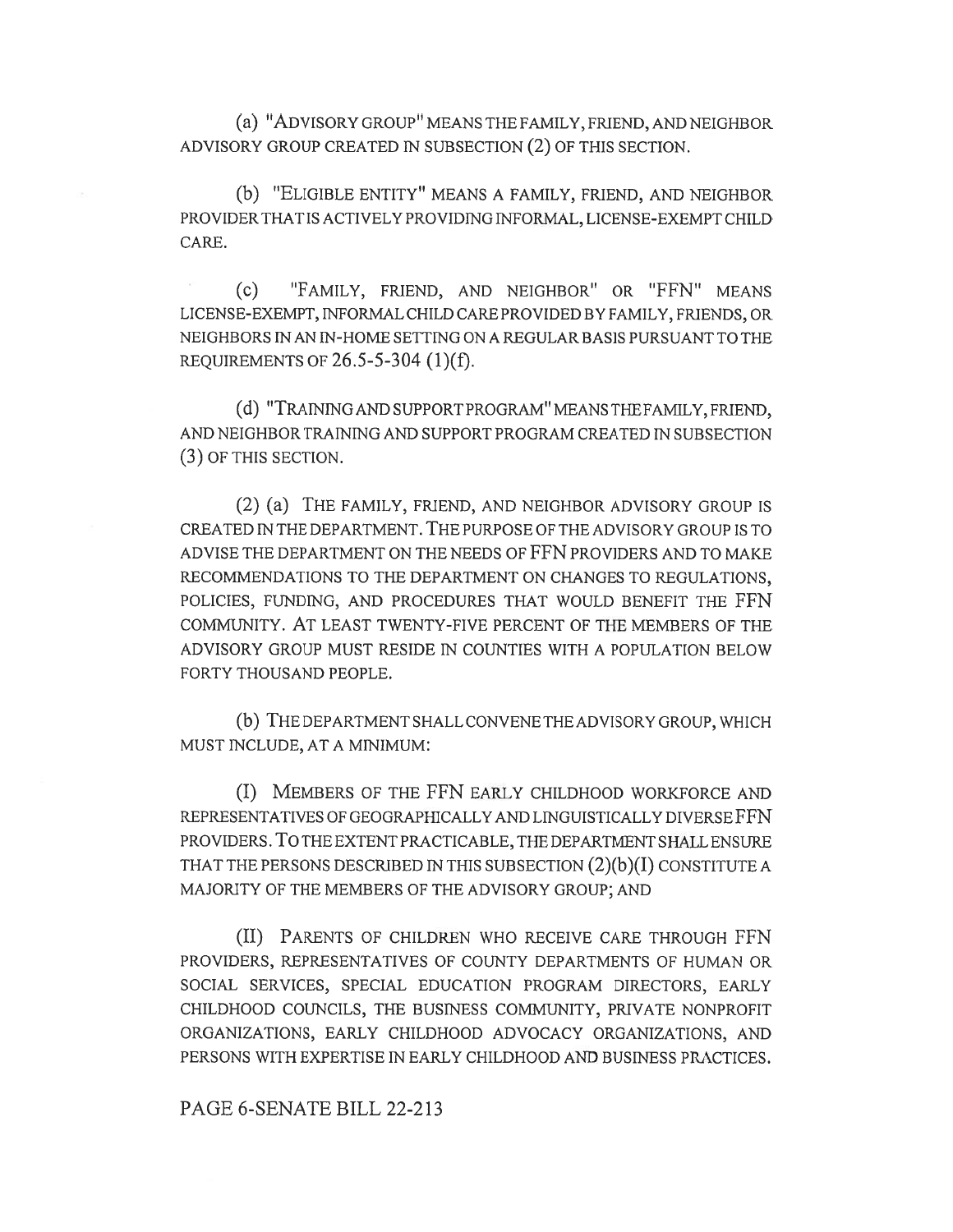(c) MEMBERS OF THE ADVISORY GROUP MAY RECEIVE PER DIEM COMPENSATION FOR ATTENDANCE AT MEETINGS OF THE ADVISORY GROUP IN THE SAME AMOUNT PAID TO LEGISLATORS PURSUANT TO SECTION 2-2-307 (3)(a). MEMBERS OF THE ADVISORY GROUP ARE ALSO ENTITLED TO REIMBURSEMENT FOR ALL ACTUAL AND NECESSARY TRAVEL AND SUSTENANCE EXPENSES DIRECTLY RELATED TO THEIR SERVICE ON THE ADVISORY GROUP.

(3) (a) THE FAMILY, FRIEND, AND NEIGHBOR TRAINING AND SUPPORT PROGRAM IS CREATED IN THE DEPARTMENT. THE PURPOSE OF THE TRAINING AND SUPPORT PROGRAM IS TO SUPPORT COMMUNITY-BASED ORGANIZATIONS AND NONPROFIT ORGANIZATIONS THAT HAVE EXPERTISE WORKING WITH FFN PROVIDERS TO PROVIDE FFN PROVIDERS WITH INFORMATION, TRAINING, AND MATERIALS, AND TO SUPPORT FFN PROVIDERS WITH SKILLS AND KNOWLEDGE ON CHILD DEVELOPMENT, SOCIAL AND EMOTIONAL DEVELOPMENT, AND BEST PRACTICES AND TECHNICAL ASSISTANCE TO ACCESS EXISTING STATE PROGRAMS. TRAINING PROGRAMS AVAILABLE TO ELIGIBLE ENTITIES MAY INCLUDE, BUT NEED NOT BE LIMITED TO, THE FOLLOWING:

(I) IMPROVING THE QUALITY OF CHILD CARE AND CHILD DEVELOPMENT;

(II) ENSURING THE HEALTH AND SAFETY OF CHILD CARE ENVIRONMENTS;

(III) FOSTERING THE SOCIAL AND EMOTIONAL HEALTH OF THE CHILD;

(IV) SUPPORTING CHILDREN WITH DEVELOPMENTAL, EMOTIONAL, PHYSICAL, OR COGNITIVE DISABILITIES OR DELAYS;

(V) OFFERING CULTURALLY COMPETENT AND EQUITABLE CHILD CARE;

(VI) STRENGTHENING THE BUSINESS PRACTICES OF CHILD CARE;

(VII) PROMOTING WORKFORCE DEVELOPMENT; AND

(VIII) PROVIDING A HIGH-QUALITY EARLY LEARNING ENVIRONMENT THROUGH COACHING, GUIDANCE, AND MATERIALS IN AN AMOUNT NOT TO

PAGE 7-SENATE BILL 22-213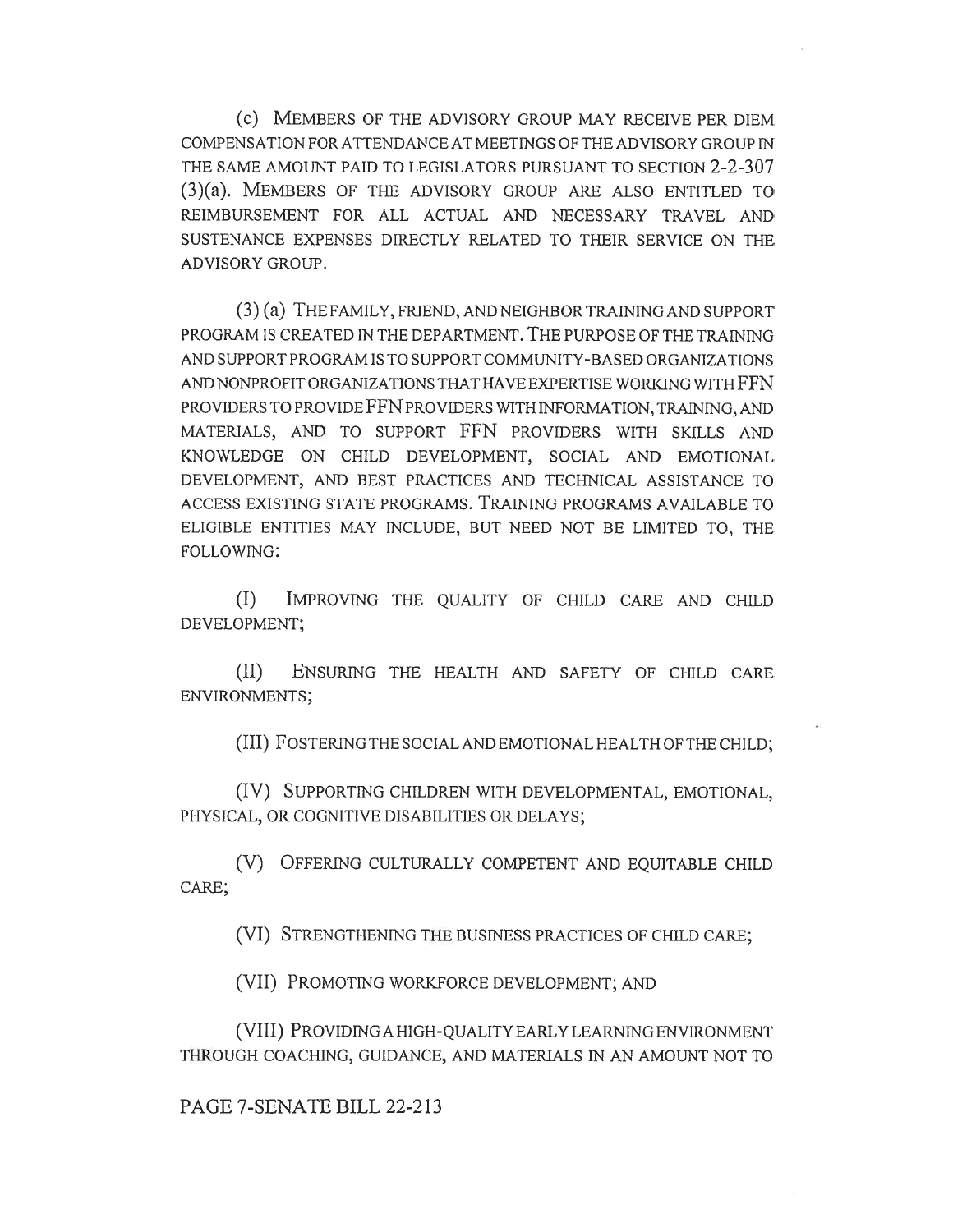EXCEED NINE HUNDRED AND FIFTY DOLLARS PER ELIGIBLE ENTITY.

(b) TECHNICAL ASSISTANCE AND RESOURCES FOR FFN PROVIDERS MAY INCLUDE, BUT NEED NOT BE LIMITED TO, THE FOLLOWING:

(I) NAVIGATING THE STATE LICENSING AND QUALIFIED EXEMPT PROCESSES;

(II) ACCESSING EXISTING STATE FUNDING AND SERVICES;

(III) CONNECTING TO AFTER-SCHOOL PROGRAMS; AND

(IV) PROVIDING CAREER NAVIGATION ASSISTANCE.

(C) THE DEPARTMENT MAY SUPPORT FFN COMMUNITIES ACROSS THE STATE TO IMPLEMENT TRAINING PROGRAMS THAT FOSTER PEER LEARNING AND PROVIDE LOCALLY SPECIFIC SUPPORT.

(d) THE DEPARTMENT SHALL CREATE AND PUBLISH A PUBLIC WEBSITE FOR THE FFN COMMUNITY TO ACCESS TRAINING, TECHNICAL ASSISTANCE, AND RESOURCES.

(e) THE DEPARTMENT SHALL ENSURE THAT THE TRAINING AND SUPPORT PROGRAM IS CULTURALLY COMPETENT AND LINGUISTICALLY APPROPRIATE TO MEET THE NEEDS OF THE FFN COMMUNITY AND UTILIZES A RESEARCH- AND COMMUNITY-INFORMED CURRICULUM.

(4) SUBJECT TO AVAILABLE APPROPRIATIONS, THE DEPARTMENT SHALL MAKE EXISTING STATE PROGRAMS AVAILABLE TO THE FFN COMMUNITY, INCLUDING, BUT NOT LIMITED TO, HOME VISITATION, EARLY INTERVENTION, EARLY CHILDHOOD MENTAL HEALTH CONSULTANTS, WORKFORCE RECRUITMENT AND RETENTION, AND FAMILY RESOURCE CENTER SERVICES.

(5) (a) FOR THE 2022-23 STATE FISCAL YEAR, THE GENERAL ASSEMBLY SHALL APPROPRIATE SEVEN MILLION FIVE HUNDRED THOUSAND DOLLARS FROM THE ECONOMIC RECOVERY AND RELIEF CASH FUND CREATED IN SECTION 24-75-228 TO THE DEPARTMENT FOR THE PURPOSES OF IMPLEMENTING THIS SECTION.

## PAGE 8-SENATE BILL 22-213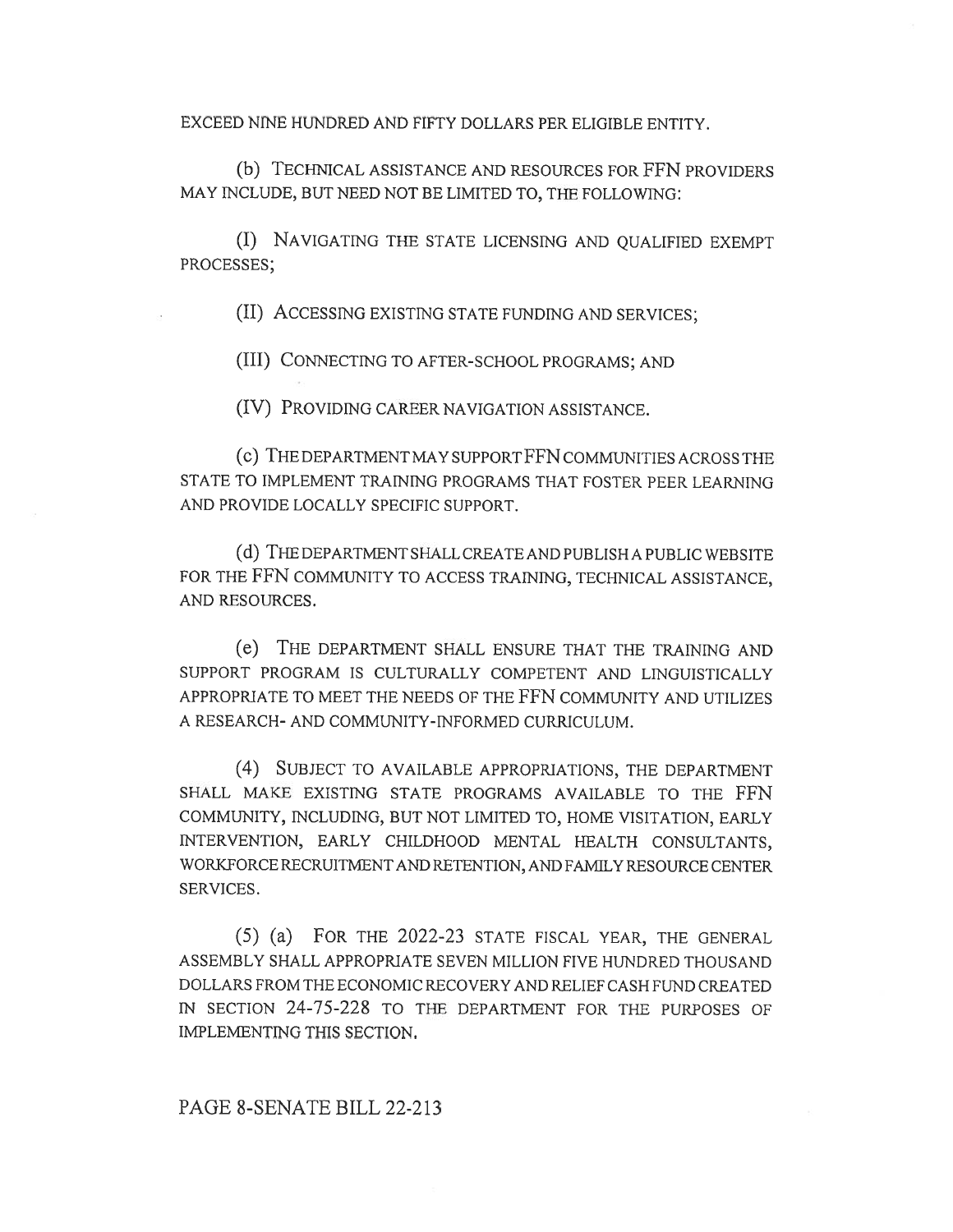(b) MONEY SPENT PURSUANT TO THIS SUBSECTION (5) MUST CONFORM WITH THE ALLOWABLE PURPOSES SET FORTH IN THE FEDERAL "AMERICAN RESCUE PLAN ACT OF 2021", PuB.L. 117-2, AS AMENDED. THE DEPARTMENT SHALL EITHER SPEND OR OBLIGATE SUCH APPROPRIATION PRIOR TO DECEMBER 30, 2024, AND EXPEND THE APPROPRIATION ON OR BEFORE DECEMBER 31, 2026.

(c) THE DEPARTMENT SHALL COMPLY WITH THE COMPLIANCE, REPORTING, RECORD-KEEPING, AND PROGRAM EVALUATION REQUIREMENTS ESTABLISHED BY THE OFFICE OF STATE PLANNING AND BUDGETING AND THE STATE CONTROLLER IN ACCORDANCE WITH SECTION 24-75-226 (5).

(d) THIS SUBSECTION (5) IS REPEALED, EFFECTIVE SEPTEMBER 1, 2027.

(6) THE DEPARTMENT SHALL REPORT PROGRESS ON THE SUPPORT PROGRAMS AS PART OF ITS "STATE MEASUREMENT FOR ACCOUNTABLE, RESPONSIVE, AND TRANSPARENT (SMART) GOVERNMENT ACT" HEARING REQUIRED BY SECTION 2-7-203.

SECTION 7. In Colorado Revised Statutes, as article 3 is added by House Bill 22-1295, add 26.5-3-904 as follows:

26.5-3-904. Home visiting grant program - authorized requirements - implementation partner - rules - definition - repeal. (1) (a) FOR THE 2022-23 STATE FISCAL YEAR, THE GENERAL ASSEMBLY SHALL APPROPRIATE TO THE DEPARTMENT ONE MILLION DOLLARS FROM THE ECONOMIC RECOVERY AND RELIEF CASH FUND CREATED IN SECTION 24-75-228 FOR PURPOSES OF IMPLEMENTING THE HOME VISITING GRANT PROGRAM. FOR THE PURPOSES OF THIS SECTION, "HOME VISITING" MEANS A VOLUNTARY, EVIDENCE-BASED, TWO-GENERATION, AND HOME-BASED PREVENTION PROGRAM FOR FAMILIES WITH CHILDREN FROM PRENATAL TO SIX YEARS OF AGE. THE HOME VISITING GRANT PROGRAM MUST SUPPORT SCHOOL READINESS, SOCIAL-EMOTIONAL GROWTH, AND AGE-APPROPRIATE CHILD DEVELOPMENT AND BE DELIVERED BY A TRAINED HOME VISITOR. THE HOME VISITING GRANT PROGRAM MUST BE PRIORITIZED TO EXPAND ACCESS TO POPULATIONS THAT ARE UNDERSERVED BY LANGUAGE, CULTURE, OR GEOGRAPHY.

(b) MONEY SPENT PURSUANT TO THIS SUBSECTION (1) MUST

PAGE 9-SENATE BILL 22-213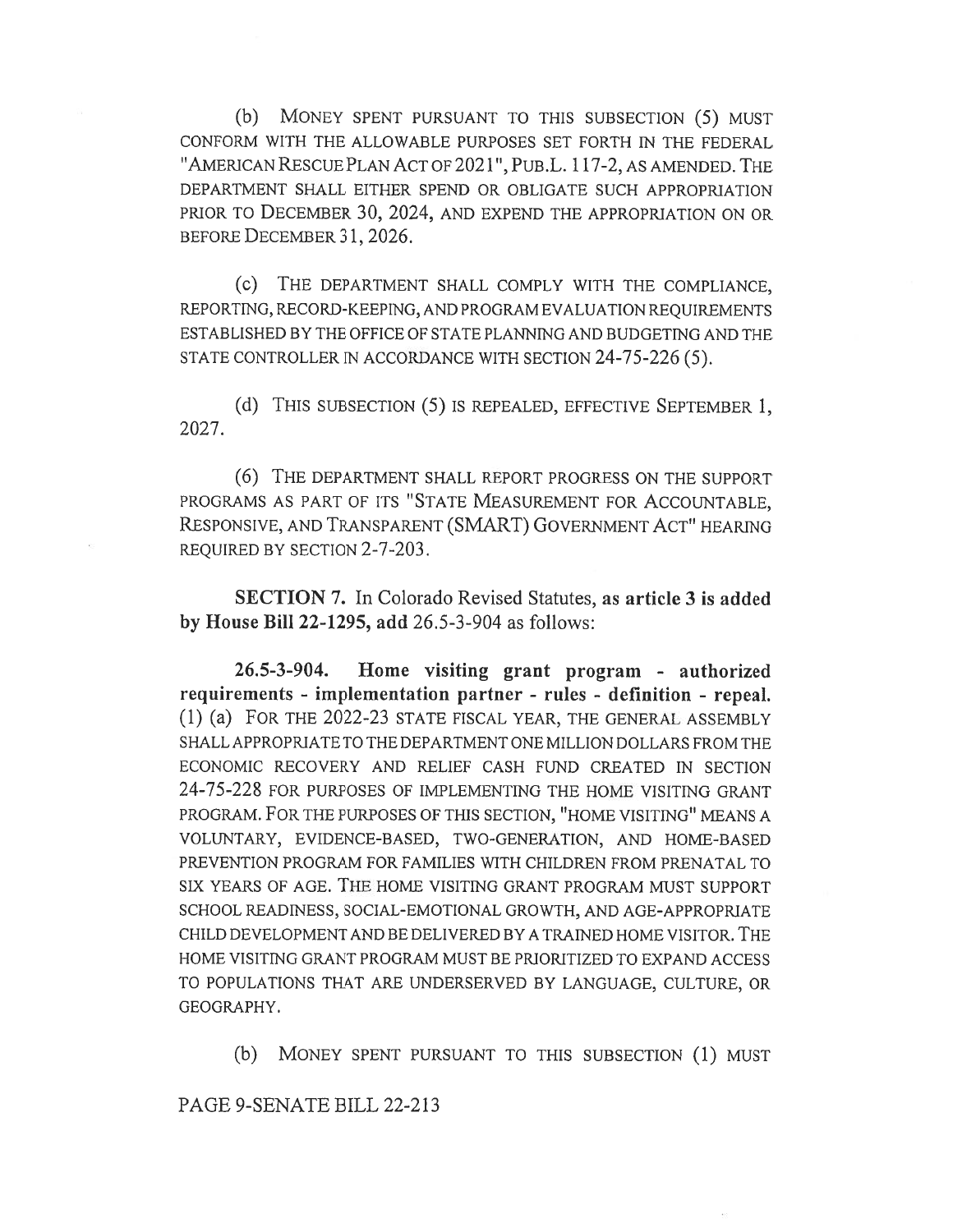CONFORM WITH THE ALLOWABLE PURPOSES SET FORTH IN THE FEDERAL "AMERICAN RESCUE PLAN ACT OF 2021", PuB.L. 117-2, AS AMENDED. THE DEPARTMENT SHALL EITHER SPEND OR OBLIGATE SUCH APPROPRIATION PRIOR TO DECEMBER 30, 2024, AND EXPEND THE APPROPRIATION ON OR BEFORE DECEMBER 31, 2026.

(c) THE DEPARTMENT SHALL COMPLY WITH THE COMPLIANCE, REPORTING, RECORD-KEEPING, AND PROGRAM EVALUATION REQUIREMENTS ESTABLISHED BY THE OFFICE OF STATE PLANNING AND BUDGETING AND THE STATE CONTROLLER IN ACCORDANCE WITH SECTION 24-75-226 (5).

(2) THIS SECTION IS REPEALED, EFFECTIVE SEPTEMBER 1, 2027.

SECTION 8. Appropriation. (1) For the 2022-23 state fiscal year, \$49,500,000 is appropriated to the department of early childhood. This appropriation is from the economic recovery and relief cash fund created in section 24-75-228 (2)(a), C.R.S., is of money the state received from the federal coronavirus state fiscal recovery fund, and is based on an assumption that the department will require an additional 9.6 FTE. To implement this act, the department may use this appropriation for:

(a) \$16,000,000 for use by the early learning access and quality division for the emerging and expanding child care grant program, which amount is based on an assumption that the division will require an additional 3.5 FTE;

(b) \$10,000,000 for use by the early learning access and quality division for the employer-based child care facility grant program, which amount is based on an assumption that the division will require an additional 0.5 FTE;

(c) \$15,000,000 for use by the early learning access and quality division for the early care and education recruitment and retention grant and scholarship program, which amount is based on an assumption that the division will require an additional 2.5 FTE;

(d) \$7,500,000 for use by the early learning access and quality division for the family, friend, and neighbor training and support program, which amount is based on an assumption that the division will require an additional 2.8 FTE; and

PAGE 10-SENATE BILL 22-213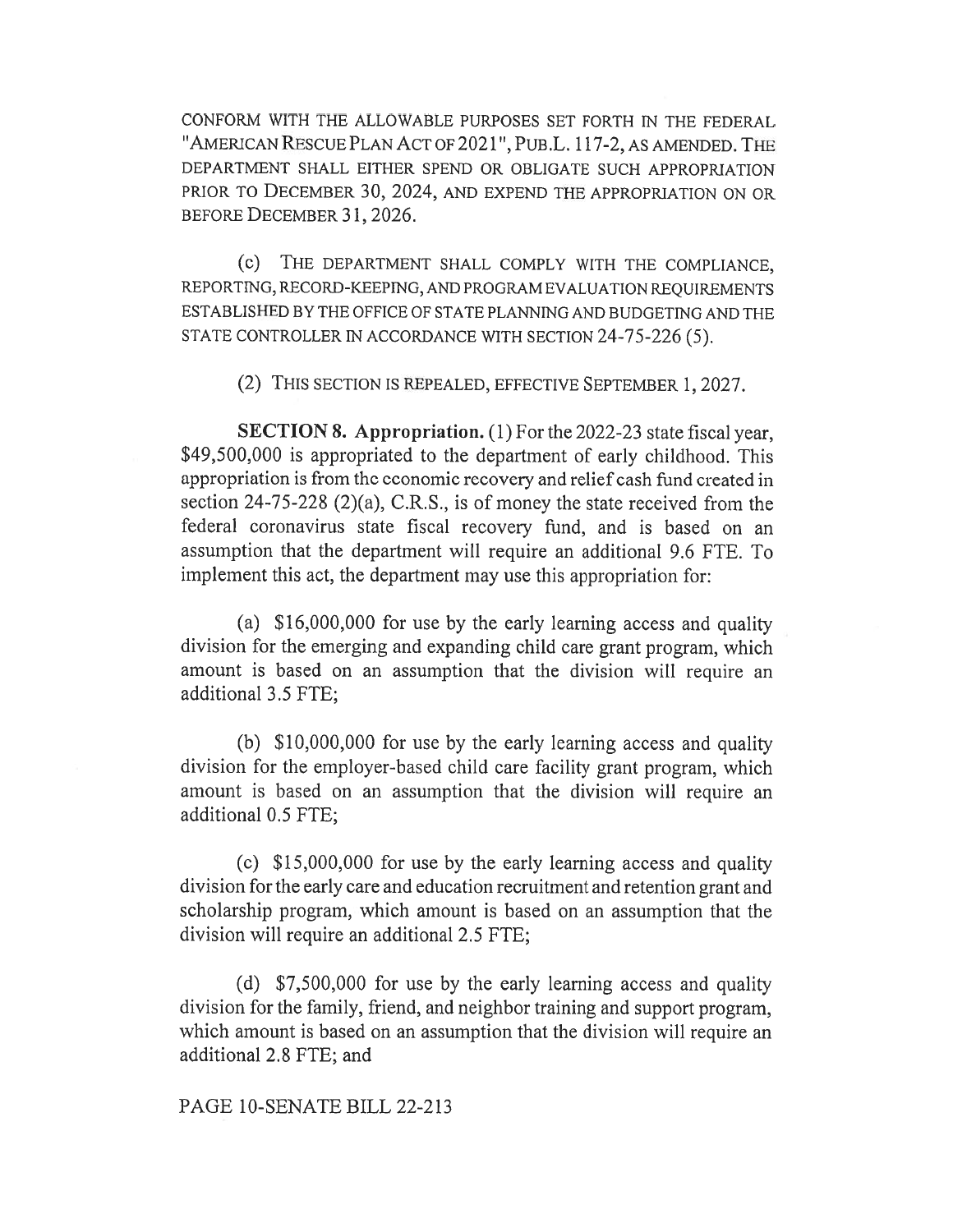(e) \$1,000,000 for use by the community and family support division for the home visiting grant program, which amount is based on an assumption that the division will require an additional 0.3 FTE.

(2) Any money appropriated in subsection (1) not expended prior to July 1, 2023, is further appropriated to the department from July 1, 2023, through December 30, 2024, for the same purpose.

(3) For the 2022-23 state fiscal year, \$50,000 000 is appropriated to the department of early childhood for use by the early learning access and quality division. This appropriation is from federal funds from child care development funds. To implement this act, the division may use this appropriation for the child care sustainability grant program. Any money appropriated in this section not expended prior to July 1, 2023, is further appropriated to the department from July 1, 2023, through September 30, 2023, for the same purpose.

SECTION 9. Effective date. This act takes effect July 1, 2022.